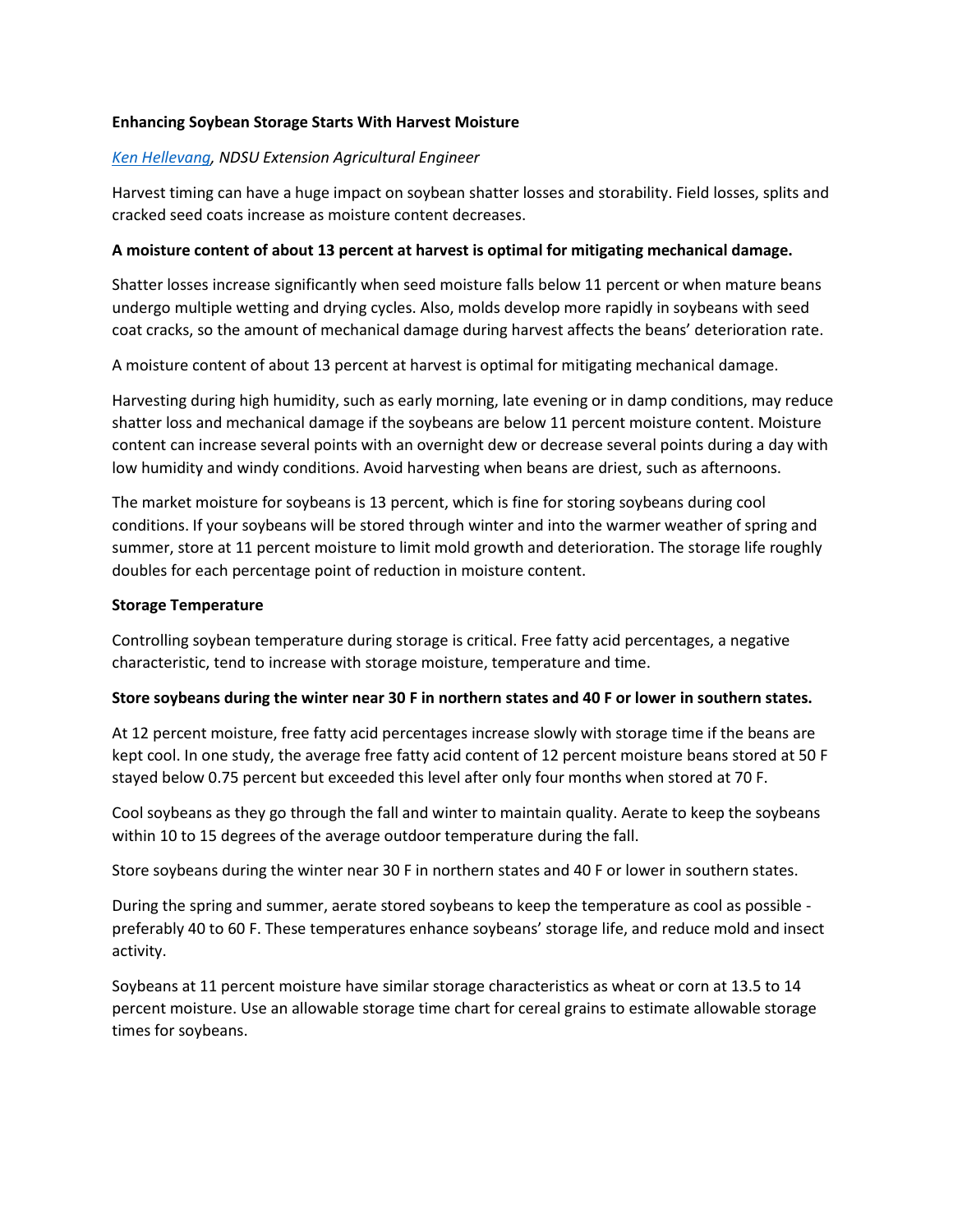# **Approximate Allowable Storage Time for Soybeans**

| Moisture<br>Content<br>$(\% )$ | --- Grain Temperature (F) ---             |        |        |        |     |     |
|--------------------------------|-------------------------------------------|--------|--------|--------|-----|-----|
|                                | 30                                        | 40     | 50     | 60     | 70  | 80  |
|                                | Approximate Allowable Storage Time (Days) |        |        |        |     |     |
| 11                             | $300+$                                    | $300+$ | $300+$ | $300+$ | 200 | 140 |
| 12                             | $300+$                                    | $300+$ | $300+$ | 240    | 125 | 70  |
| 13                             | $300+$                                    | $300+$ | 230    | 120    | 70  | 40  |
| 14                             | $300+$                                    | 280    | 130    | 75     | 45  | 20  |
| 15                             | $300+$                                    | 200    | 90     | 50     | 30  | 15  |
| 16                             | $300+$                                    | 140    | 70     | 35     | 20  | 10  |
| 17                             | $300+$                                    | 90     | 50     | 25     | 14  | 7   |
| 19                             | 190                                       | 60     | 30     | 15     | 8   | 3   |

- Airflow through the soybeans permits maintaining the grain temperature but does not extend the allowable storage time beyond that listed in the table.
- Allowable storage time is cumulative. If 16 percent moisture soybeans were stored for 35 days at 50 degrees, one-half of the storage life has been used. If the soybeans are cooled to 40 degrees, the allowable storage time at 40 degrees is only 70 days.

# **Storage Recommendations**

- **Keep fans covered**. Once soybeans are cooled, cover fan and duct openings to prevent snow or moisture from blowing into the bins during winter storage. Keep fans covered during the spring and summer to limit air from warming the soybeans. Ventilate the top of the bin to reduce solar heating affecting the beans at the top of the bin.
- **Monitor stored grain regularly.** Outside temperature changes can result in temperature and moisture changes inside the bin. Monitor soybeans at least once every two weeks during winter storage and weekly during the fall until the grain has been cooled to winter storage temperatures. Monitor the soybeans weekly during the spring and summer. Measure the grain temperature and watch for indications of problems such as condensation, insect activity and increasing grain temperatures. Record temperature values and grain condition to help track any changes.